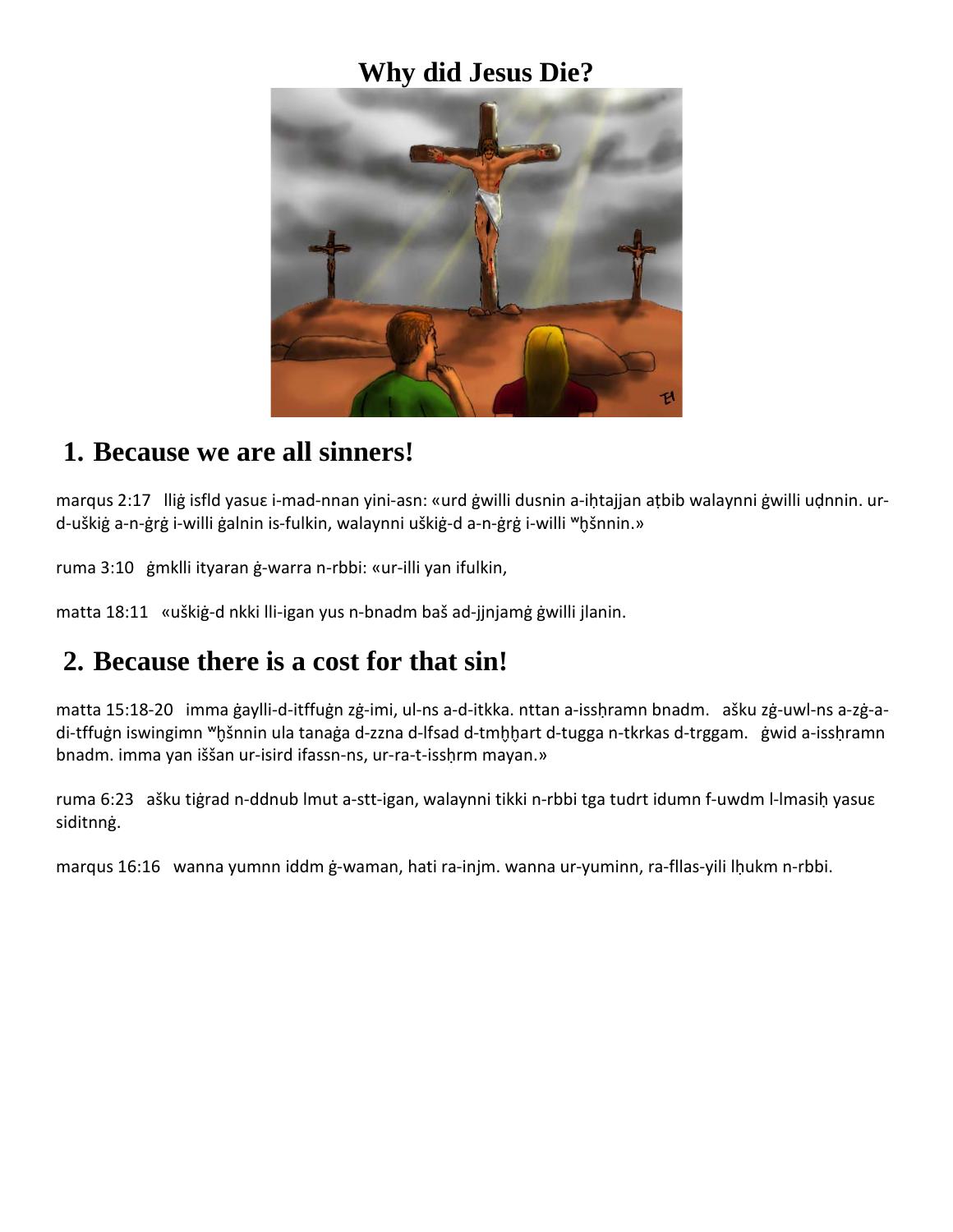

**There is a cost for sin!**

# **3. Because Jesus died and paid for our sins on the cross!**

matta 1:21 ra-taru yan-warraw, tgt-as ism ‹yasuɛ› ašku ra-ijjnjm mddn-ns zġ-ddnub-nsn.»

ruma 5:8 walaynni rbbi imla-yaġ mnšk a-s-ginnġ-iḥnna, ašku immut fllannġ lmasiḥ lliġ sul a-ntsala ddnub.

Yuḥanna 3:16 ašku ġunškad a-s-iḥnna rbbi f-ddunit aylliġ-d-ifka ġwalli igan yus, a-d-ikkis i-lhalak kullu wanna srs yumnn, išškšm-tn s-tudrt idumn.

matta 18:11 «uškiġ-d nkki lli-igan yus n-bnadm baš ad-jjnjamġ ġwilli jlanin.

## **4. Salvation is a free gift, not by good works. You must take God's word for it, and trust Jesus alone!**

irqqasn 4:12 ur-iẓḍar yan a-injm zġ-lhalak abla srs nttan, ašku ur-illi ġ-ddu ignwan kra n-ism yaḍni ifka-t rbbi ma-s-a-itnjam bnadm.»

afsus 2:8-9 hati f-lḥnant-ns a-f-tnjmm lliġ srs tumnm. urd f-ssibt n-kra tskarm kunni, walaynni tga tawafka ifka-yawn-tt rbbi. urd f-ssibt n-ifulkitn-nnun, baš a-ur-yalġ yan ihf-ns.

tiṭus 3:5 s-rrḥmt-ns iggutn a-s-aġ-ijjnjm, urd f-ssibt n-ifulkitn lli-nskar. ijjnjm-aġ isird-aġ ifk-aġ talalit n-tudrt lljdid s-tḥkimt n-rruḥ lqudus

# **5. We must put our faith and trust in Christ alone!**

marqus 9:23 yini-as yasuɛ: «ma-s-tnnit ‹iġ-tẓḍart›? yan yumnn, ur-illi kra mi ur-iẓḍar a-t-iskr.»

marqus 1:15 ar-ittini: «ikmml zzman, takmur-d-tgldit n-rbbi. flat kullu ma-tskarm y<sup>w</sup>hšn, tġwim ġ-lhbar-ad ifulkin.»

marqus 10:15 lḥqq a-rad-awn-iniġ, wanna ur-irin a-ikšm s-tgldit n-rbbi zund arraw imẓẓin ur-ra-srs-ikšm.»